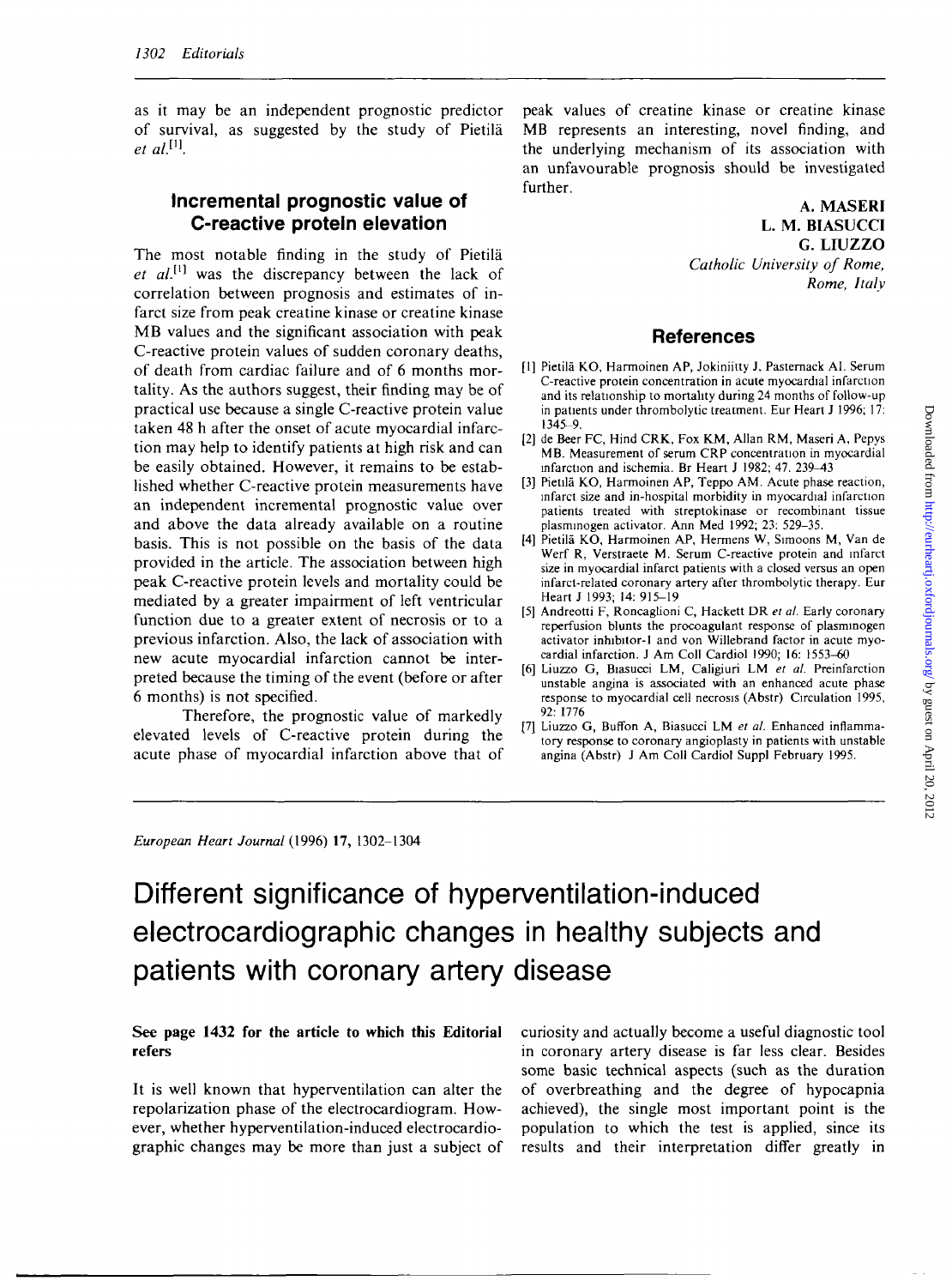presumably healthy subjects, patients with variant or unstable angina and, finally, in those with stable exertional angina<sup>[1]</sup>.

In presumably healthy subjects, prolonged hyperventilation may induce electrocardiographic abnormalities resembling ischaemic changes, and the paper by Alexopoulos *et al.[2\* published in this issue, expands our knowledge of the incidence of T wave inversion and ST-segment depression observed with the test. They observed repolarization abnormalities in 15% of 474 individuals without any apparent heart disease, who underwent a 5 min hyperventilation test at a rate of at least 30 respirations per minute. In various smaller studies, this incidence has ranged from less than 2% to as much as 70%, but the following characteristics (also found by Alexopoulos *et al.)* have invariably been described:

- (1) by far the most common observation (13% in Alexopoulos' study) is the appearance of accentuation of non-diagnostic T wave inversion (usually in one lead), whereas ST-segment depression (diffuse and not following a coronary distribution) is rare (2% in Alexopoulos's and other studies);
- (2) these electrocardiographic changes invariably occur during the overbreathing phase (80% within the first minute) and subside immediately at the end;
- (3) they are almost never accompanied by chest pain (no case in this study).

Rather than by the data presented in Alexopoulos' paper, the validity of performing a routine hyperventilation test in order to identify false-positive exercise test responders, is highly questionable on the basis of Bayesian probability, given the very low pre-test likelihood of coronary artery disease in healthy subjects.

The hyperventilation test has been used in order to provoke coronary vasoconstriction in patients with various forms of angina pectoris. The typical response to prolonged hyperventilation in patients with variant angina is ST-segment elevation (rarely ST-segment depression) accompanied by chest pain, and angiographically demonstrated focal spasm in an epicardial coronary artery<sup>[3]</sup>. These electrocardiographic changes always appear during the recovery phase of the test and subside spontaneously or after nitroglycerin administration. The sensitivity of the test depends on the spontaneous activity of the disease ranging from almost 100% in patients with one or more anginal attacks per day down to 55% in those with infrequent anginal attacks<sup>[4]</sup>. Thus, in patients with variant angina, the test is a useful diagnostic tool for demonstrating coronary spasm, and it has been shown that the ability of calcium antagonists to prevent hyperventilation-induced ischaemia predicts the long-term efficacy of these agents<sup>[5]</sup>.

In patients with unstable angina and angiographically-proven coronary artery disease, the test is positive in 32-50% of cases, a higher frequency being observed in those with a history of angina only at rest<sup>[1]</sup>. The characteristic response of these patients is ST-segment depression, which may occur either during overbreathing or during the recovery phase, and which is accompanied by angina in 50-60% of cases<sup>[6]</sup>. ST-segment depression occurring during hyperventilation has been attributed to increased oxygen demand due to the work of overbreathing; it is prevented by propranolol and is diagnostic of poor coronary reserve in patients with multivessel coronary disease. On the other hand, delayed ischaemia observed during the recovery phase of the test is due to a primary reduction in coronary blood flow, which has been attributed to the vasoconstriction of an eccentric stenosis. This latter response has been observed mainly in patients with single-vessel disease and is prevented by pretreatment by a calcium antagonist<sup>[6]</sup>. Thus, in patients with unstable angina, the hyperventilation test may help in revealing the prevailing pathogenetic mechanism of myocardial ischaemia and in selecting drug therapy.

Finally, hyperventilation-induced ST-segment depression (accompanied by angina in 75% of cases) has been demonstrated in 20% of patients with stable exertional angina and a positive exercise test<sup>[7]</sup>. In these patients, ST-segment depression occurred during the recovery phase of the test, has been considered suggestive of an enhanced coronary vasomotion and was effectively inhibited by calcium antagonist pre-treatment. Also in this case, the test was useful in selecting medical treatment, since nifedipine or felodipine significantly prolonged exercise tolerance in patients with a positive but not in those with a negative test<sup>[7]</sup>.

To summarize, the clinical usefulness of the prolonged hyperventilation test depends on the population to which the test is applied. In subjects without a clinical history of suspect chest pain, the pre-test probability of coronary disease is very low and the T wave changes observed during overbreathing have no diagnostic value. In this setting, the test is not even suggested in order to rule out false-positive responses to exercise testing. In patients with the various forms of angina pectoris, the ST-segment changes observed during the test are often accompanied by chest pain and may give useful information relating to both the underlying pathophysiology of the disease and the most appropriate pharmacological approach.